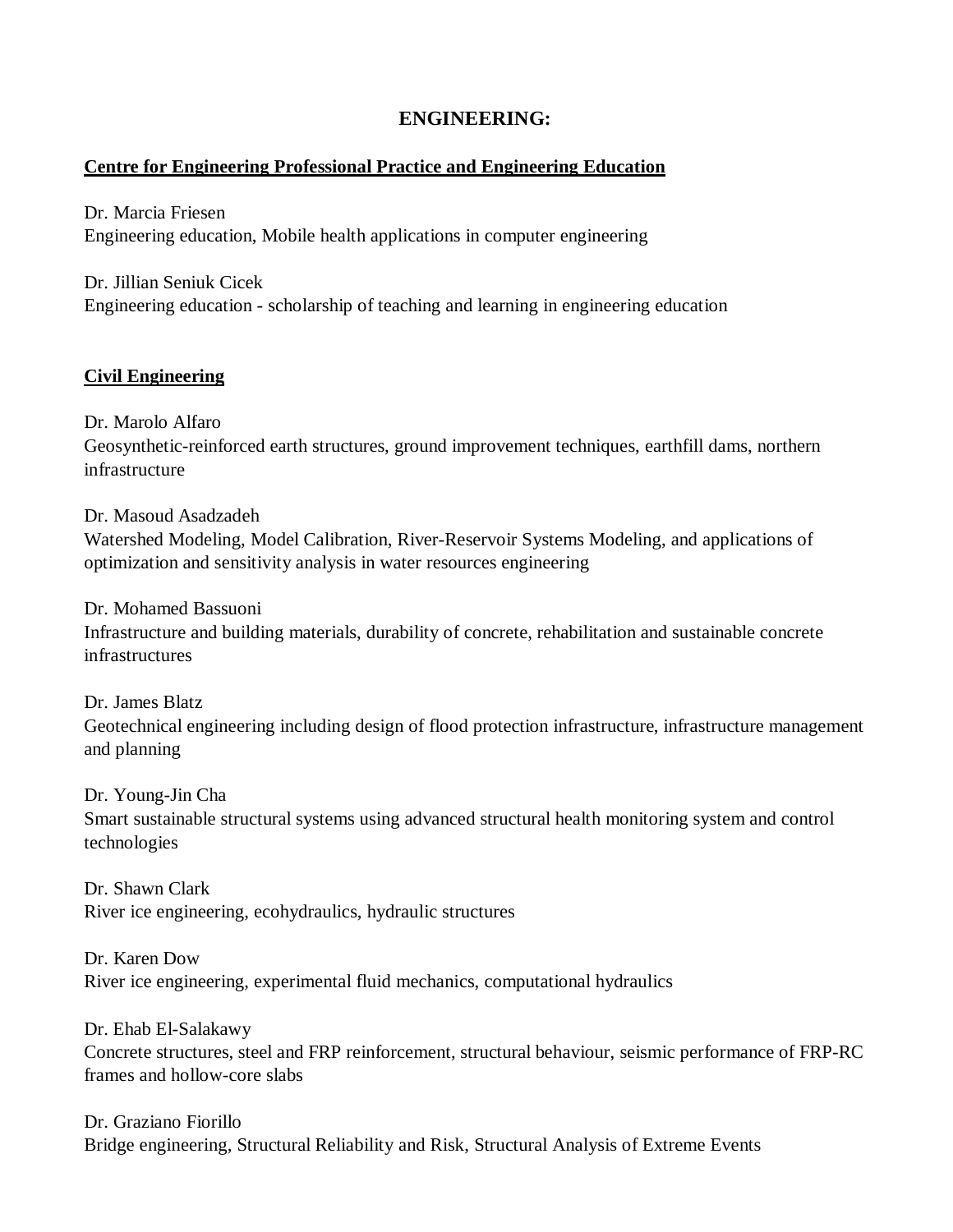Dr. Beata Gorczyca

Potable water treatment, particle analysis, disinfection, heavy metal removal, water chemistry

Dr. Hartmut Holländer Hydrogeology, Groundwater Modelling, Hydrology, Geochemistry, Water Science, Environmental Science & Engineering

Dr. Mohamed Issa Sustainability in Construction, ICT in Construction, Construction Health and Safety Management

Dr. Pooneh Maghoul Computational Geomechanics, Numerical Modeling, Energy Geo-Structures, Northern Infrastructure, Climate Change, Soil Dynamics

Dr. Babak Mehran Optimization of traffic operations and public transportation systems, traffic flow modelling, intelligent transportation systems

Dr. Jan Oleszkiewicz

Water pollution control, nitrogen/phosphorus removal, sludge to biosolids, anaerobic treatment, hormone removal

Dr. Jonathan Regehr Freight transport systems, traffic engineering and modelling, traffic information systems, railroad engineering

Dr. Ahmed Shalaby Pavement engineering, performance of highway materials, infrastructure engineering and management, design of sustainable infrastructure

Dr. Dagmar Svecova

Precast prestressed concrete bridge deck connections; Use of Ultra-high performance concrete in accelerated bridge construction; durability of concrete under temperature and fatigue loading.

Dr. Qiuyan Yuan Nutrient removal and recovery, leachate & wastewater treatment, solid waste, biomass, fermentation, anaerobic digestion

## **Electrical and Computer Engineering**

Dr. Udaya Annakkage Power System Stability, FACTS, HVDC converters, wind energy systems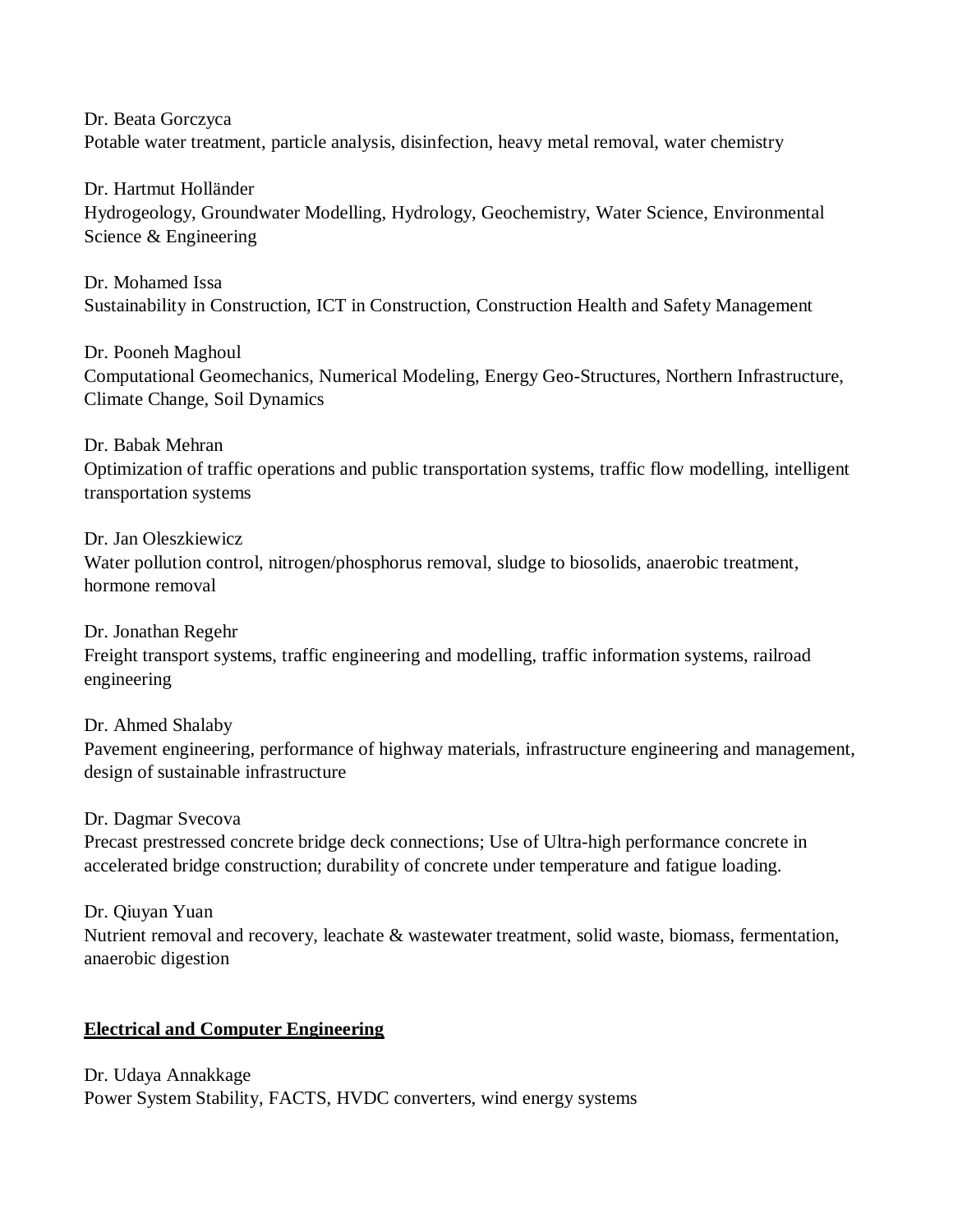Dr. Ahmed Ashraf Information & Computing Systems, Biomedical Engineering

Dr. Faouzi Bellili Signal Processing and Wireless Communications

Dr. Gregory Bridges Biomedical and Electrical Biosensors, Sensors, Applied Electromagnetics

Dr. Douglas Buchanan Micro- Nano-electronic Materials and Devices, MEMs-based ultra-sonic transducers

Dr. Ken Ferens Telecommunications, Embedded Systems, Distributed Computing

Dr. Shaahin Filizadeh Power systems transient simulation; power electronics; electric and hybrid vehicles

Dr. Colin Gilmore Applied Electromagnetics, Electromagnetic Inversion

Dr. Aniruddha Gole

Power systems simulation, flexible AC Transmission systems (FACTS), High Voltage DC Transmission (HVDC)

Dr. Carl Ho Power Electronics, Energy Efficiency, Renewable Energy Technologies, Smart Grids and Micro Grids

Dr. Ekram Hossain Wireless communication networks, cognitive radio systesm, multimedia communications over wireless and mobile networks

Dr. Dustin Isleifson Electromagnetics and Remote Sensing

Dr. Ian Jeffrey Applied and Computational Mathematics, High Performance Computing, Parallel Programming, Electromagnetics

Dr. Witold Kinsner Software/hardware computing engines for signal and data compression in cognitive machines and systems

Dr. Behzad Kordi Condition monitoring of high voltage apparatus, electromagnetic modeling of power transmission lines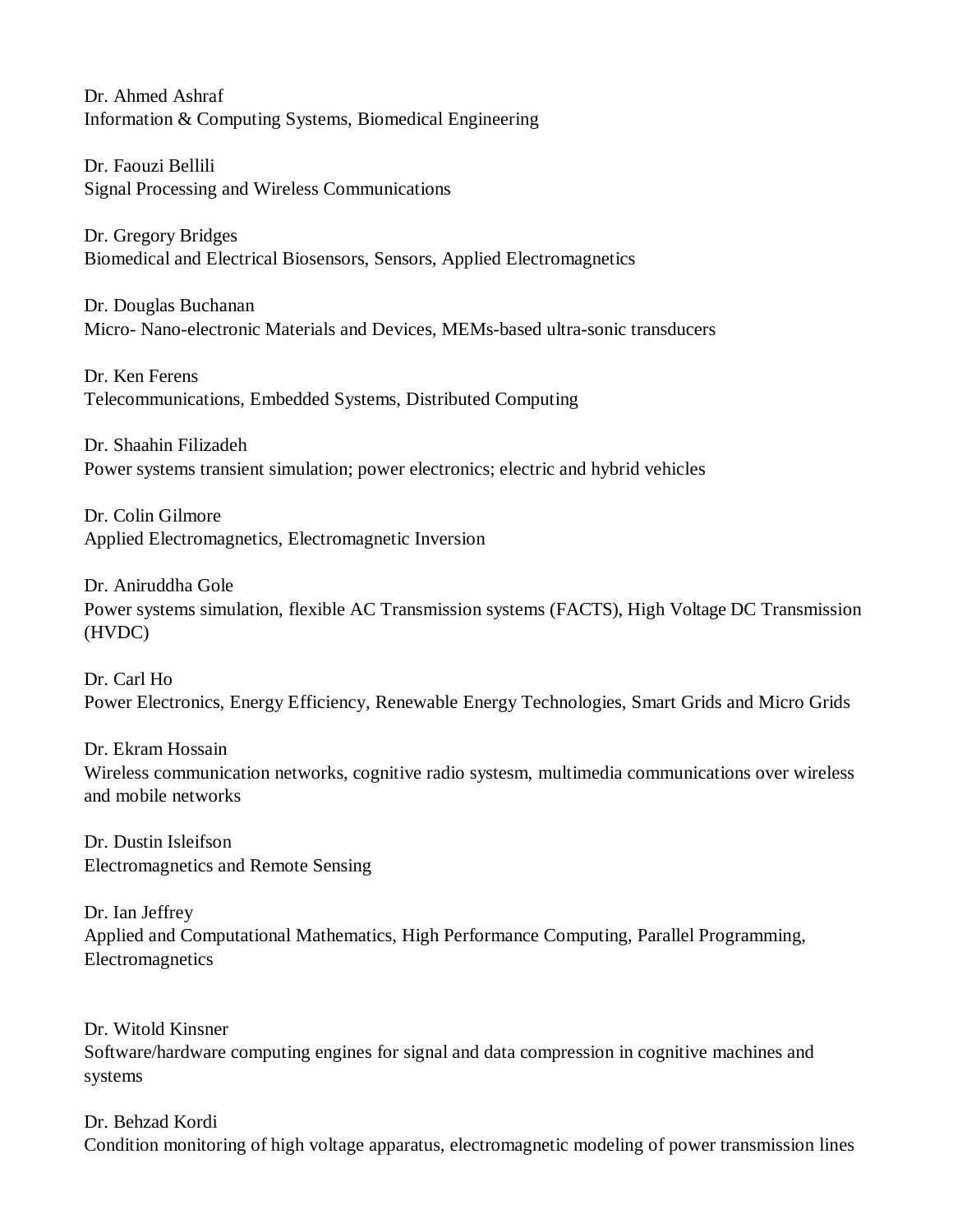Dr. Joe LoVetri Time domain computational EM, modeling of EMC problems, ground penetrating RADAR, microwave tomography

Dr. Arkady Major Laser photonics, biophotonics, solid-state lasers

Dr. Bob McLeod Simulation and Modeling Complex Dynamical and Social Systems, Mobile Game Development

Dr. Dean McNeill Embedded systems, structural health monitoring, adaptive signal processing, and real-time and ubiquitous computing

Dr. Amine Mezghani Wireless Communication, Joint Communication and Sensing, Large-Scale Signal Processing, Hardware Constrained Radio, Antenna Theory

Dr. Puyan Mojabi Applied Electromagnetics

Dr. Zahra Moussavi Biomedical Engineering, instrumentation, biological signal processing, and rehabilitation

Dr. Vladimir Okhmatovski Computational Electromagnetics, High Performance Computing, Electronic Design Automation

Dr. Derek Oliver Assessment of HV insulators, scanning probe microscopy, nanoscale and molecular electronics

Dr. Miloslaw Pawlak Machine Learning and Pattern Recognition, Statistical Signal Processing

Dr. Athula Rajapakse Power system protection, monitoring and control, renewable energy integration, active distribution systems and microgrids

Dr. Elham Salimi Microfluidics, Biosensors, and Bioelectromagnetics

Dr. Cyrus Shafai Micro/nano-electro-mechanical systems, MEMS, micro-sensors, RF MEMS, MOEMS, adaptive optics

Dr. Sherif Sherif Optical coherence tomography, optical and fluorescence microscopy, tissue optics, laser spectroscopy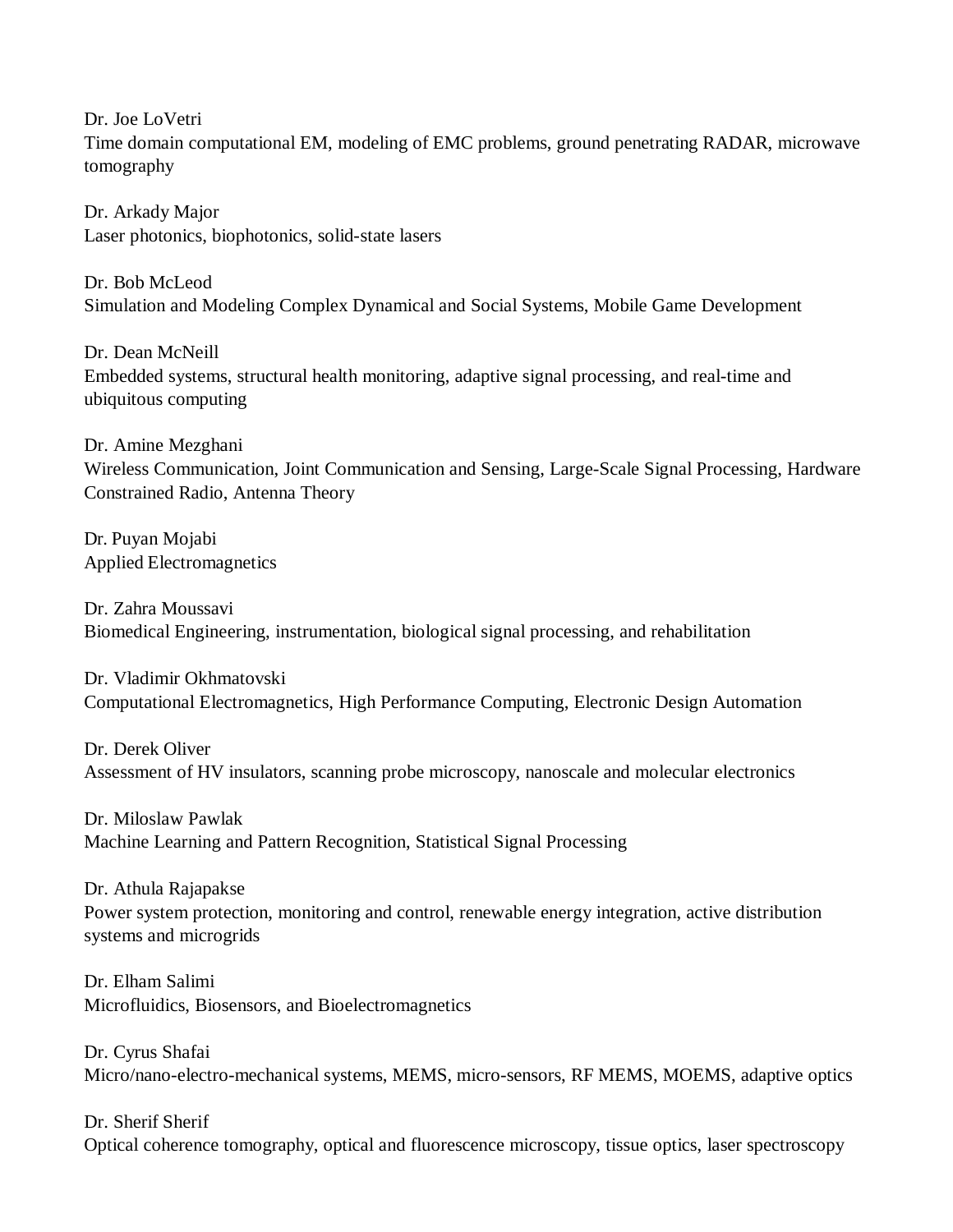Dr. Gabriel Thomas Digital Signal and Image Processing. Ultrasound Non Destructive Testing

Dr. Douglas Thomson Electronic Sensors of Dielectrophoretic actuation, Sensors for Structural Health Monitoring

Dr. Pradeepa Yahampath Signal Processing and Communications

## **Mechanical Engineering**

Dr. Subramaniam Balakrishnan Computer Assisted Industrial Engineering, Computer Integrated Manufacturing, Robotics

Dr. Eric Bibeau Kinetic turbines, biomass, wind turbine icing, plug-in electric vehicles, district Energy Systems

Dr. Madjid Birouk Combustion of fuels and bio-fuels, fuel nozzles, droplets gasification, swirling flows

Dr. Vijay Chatoorgoon Aerospace Engineering, Acoustic Wave Propagation, Supercritical Flow Stability

Dr. Chuang Deng Atomistic modeling and simulations, yielding and plasticity in nanocrystalline materials, grain boundaries

Dr. Philip Ferguson Satellite, Attitude Control, Navigation, Space Objects, Composites, Reaction Wheels, Drones, Simulation, Orbit Control

Dr. Raghavan Jayaraman Polymer and Composite Processing, Durability & Interfaces in Polymers and Composites, Novel Composite Materials

Dr. Matt Khoshdarregi Advanced Manufacturing, Industrial Robotics, Machining, CNC Design, Instrumentation and **Mechatronics** 

Dr. David Kuhn Multiphase flow in complex geometries, modelling of abdominal aortic aneurysms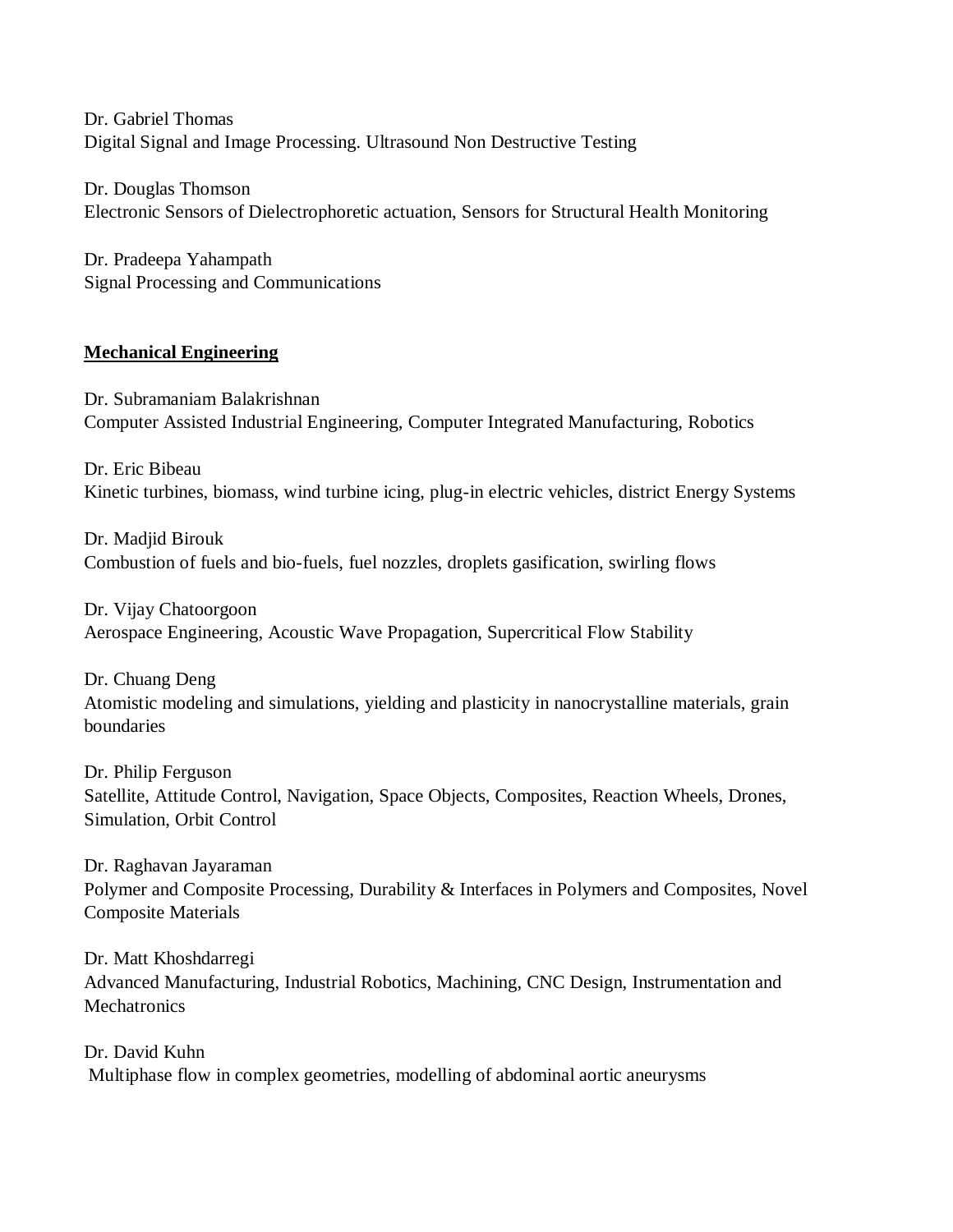Dr. Xihui (Larry) Liang System Dynamics, Condition Monitoring, Fault Analysis, Reliability, Intelligent Maintenance, Big Data, Machine Learning

Dr. Yunhua Luo Biomedical Image Construction, Applied Mechanics and Design, Materials Science and Engineering

Dr. Olanrewuju Ojo Materials Science and Engineering, Processing-Microstructure-Property relationship studies

Dr. Scott Ormiston Modeling of film condensation, heat exchanger shell-side flows, slab foundation heat loss, microchannels

Dr. Qingjin Peng Virtual manufacturing, Sustainable product, Modeling and simulation, Product adaptability

Dr. Nariman Sepehri Teleoperation and Robotics, Control Systems, Systems Modelling and Identification, Actuators and Fluid Power

Dr. Mark Tachie Experimental Fluid Dynamics, Turbulent Flows Over Rough Surfaces, Laser Doppler Velocimetry, Particle Image Velocimetry

Dr. Igor Telichev Fracture Mechanics, Nanomechanics and Computational Material Science, Mechanics of Composite **Materials** 

Dr. BingChen Wang Computational fluid dynamics, turbulent flow, convective heat transfer, bio-fluids, high-performance computing

Dr. Nan Wu Structural Health Monitoring, Structural Repair and Enhancement, Energy Harvesting, Nano-technology

Dr. Malcolm Xing Biomaterials, Nanomedicine, Tissue Engineering, 3D Bioprinting, Nanoenergy, Biosensor

Dr. Guozhen Zhu Material Science and Engineering

## **Biosystems Engineering**

Y. Chen (Ying.Chen@umanitoba.ca)

Research Interests: Soil-tool-material interactions associated with tillage & seeding machines; processing of agricultural fibres.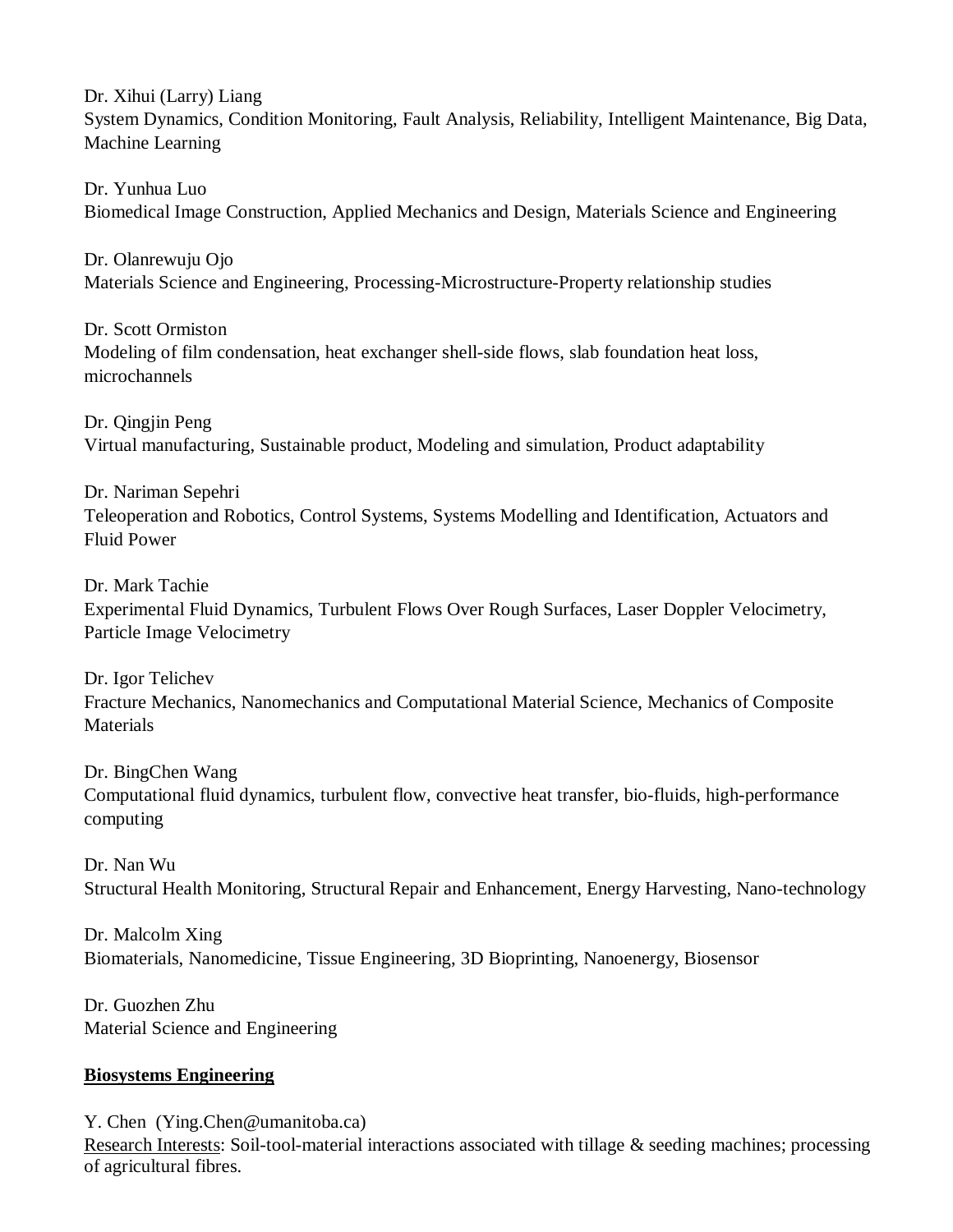### N. Cicek [\(Nazim.Cicek@umanitoba.ca\)](mailto:Nazim.Cicek@umanitoba.ca)

Research Interests: Treatment of livestock waste, municipal wastewater, and industrial wastewater. Production & utilization of biomass.

#### C. Erkinbaev [\(Chyngyz.Erkinbaev@umanitoba.ca\)](mailto:Chyngyz.Erkinbaev@umanitoba.ca)

Research Interests: Smart technologies in food process engineering.

#### F. Jian [\(Fuji.Jian@umanitoba.ca\)](mailto:Fuji.Jian@umanitoba.ca)

Research Interests: Studies of insect biology; detection and control of insects & moulds; grain physical properties, grain drying, mathematical modeling of the stored-grain ecosystem.

#### D. Levin [\(David.Levin@umanitoba.ca\)](mailto:David.Levin@umanitoba.ca)

Research Interests: Production, properties, and biodegradability of biopolymers, and the manufacture of biodegradable food-packaging materials using biopolymers.

#### S. Liu [\(Song.Liu@umanitoba.ca\)](mailto:Song.Liu@umanitoba.ca)

Research Interests: Surface engineering of polymeric materials for medical and biomedical applications (surgical drapes, catheters, vascular grafts, ligament & tendon prostheses) to enhance biological interactions.

Potential URA Project: Rechargeable Antiviral Coating

## D. Mann [\(Danny.Mann@umanitoba.ca\)](mailto:Danny.Mann@umanitoba.ca)

Research Interests: Ergonomics of agricultural guidance systems; remote supervision of autonomous agricultural machines; safety issues associated with agricultural machines.

Potential URA Project: Previous research projects have been completed which have provided compelling evidence that real-time visual information should be incorporated into the design of an automation interface for the task of remotely supervising an autonomous agricultural machine. Anecdotal evidence suggests that real-time auditory information is also used by an operator who is physically present on the agricultural machine. Therefore, it is reasonable to conclude that auditory information might also be a useful addition to an automation interface for the task of remotely supervising an autonomous agricultural machine. Rather than transmitting the sound directly to the automation interface, however, it is envisioned that it would be more efficient to use machine learning techniques to classify sounds present on the operating machine and simply notify the automation interface of any changes in status. Furthermore, it should be possible to adjust the functioning of the machine based on classification of the sounds. The specific project that is envisioned for the summer of 2021 is to prepare instrumentation for collection and classification of sounds from an operating combine harvester. There would be opportunity to participate in data collection when harvest begins in August.

#### J. Morrison (Jason.Morrison@umanitoba.ca)

Research Interests: Biofibre collection, separation, and grading of all stages using imaging, spectroscopy and mechanical assessment. Material properties assessment of biologically sourced and/or biocompatible materials.

#### J. Paliwal (J.Paliwal@umanitoba.ca)

Research Interests: Infrared spectroscopy and electromagnetic imaging (visible, near-infrared hyperspectral, radio frequency, and X-ray) for quality assessment of raw and processed food products.

#### M. Rahman [\(Mashiur.Rahman@umanitoba.ca\)](mailto:Mashiur.Rahman@umanitoba.ca)

Research Interests: Development of natural textile fibres; sustainable textile processing.